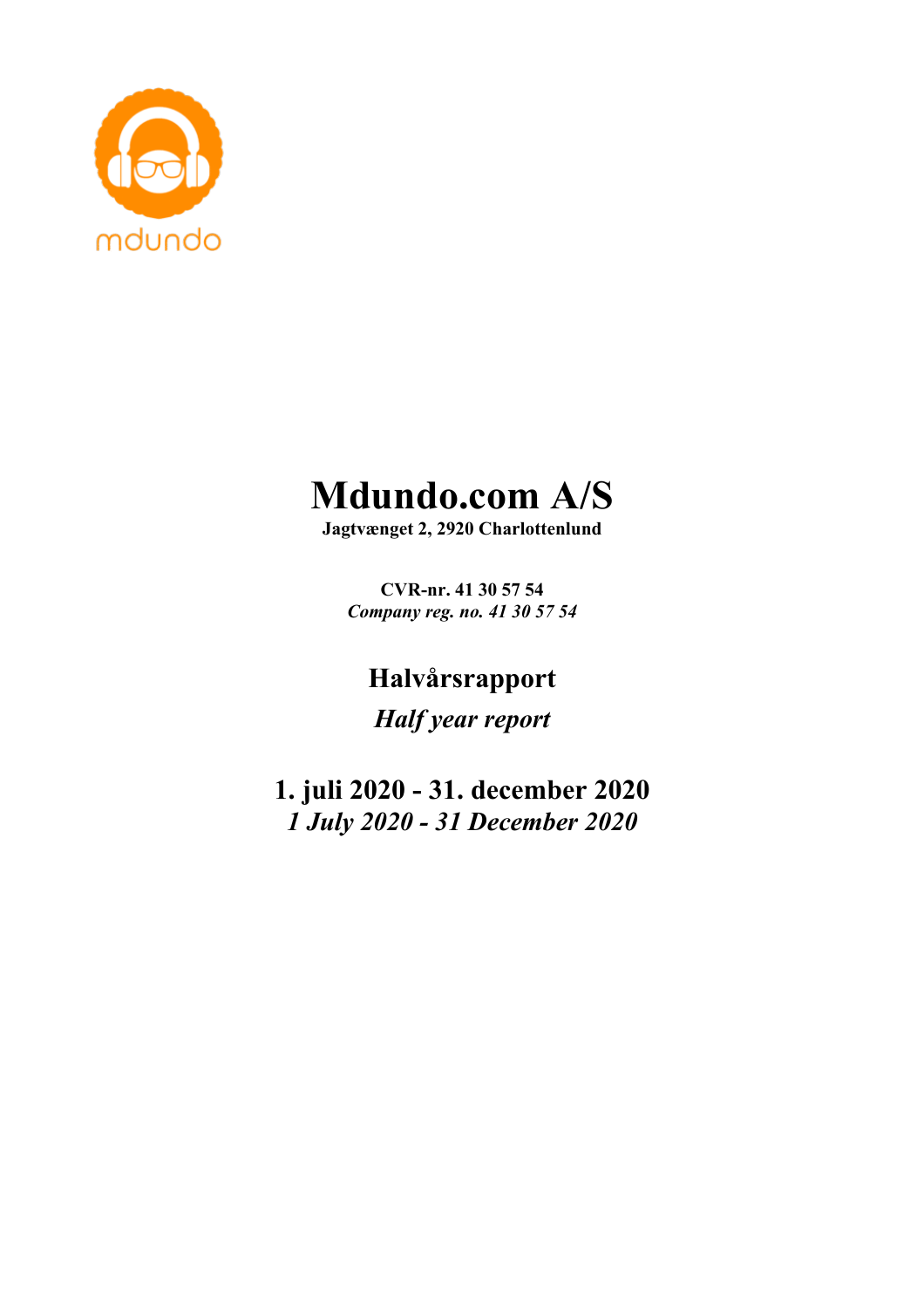

| Indholdsfortegnelse:<br><b>Contents:</b>                                                                | Side<br>Page   |
|---------------------------------------------------------------------------------------------------------|----------------|
| Kommentarer til rapporten<br><b>Comments to the rapport</b>                                             |                |
| Koncernens væsentligste aktiviteter<br>The principal activities of the group                            | $\overline{2}$ |
| Udvikling i aktiviteter og økonomiske forhold<br>Development in activities and financial matters        | 6              |
| Den forventede udvikling<br><b>Expected developments</b>                                                | 6              |
| Halvårsregnskab 1. juli 2020 - 31. december 2020<br>Financial statements 1 July 2020 - 31 December 2020 |                |
| Resultatopgørelse<br>Income statement                                                                   | $\mathcal{I}$  |
| Balance<br><b>Balance</b>                                                                               | $\delta$       |
| Pengestrømsopgørelse<br>Cash flow statement                                                             | 9              |
| Egenkapitalforklaring<br>Equity explanation                                                             | 9              |
| Regnskabsrelaterede nøgletal<br>Accounting related key figures                                          | 10             |
| Aktierelaterede nøgletal<br>Share related key figures                                                   | 10             |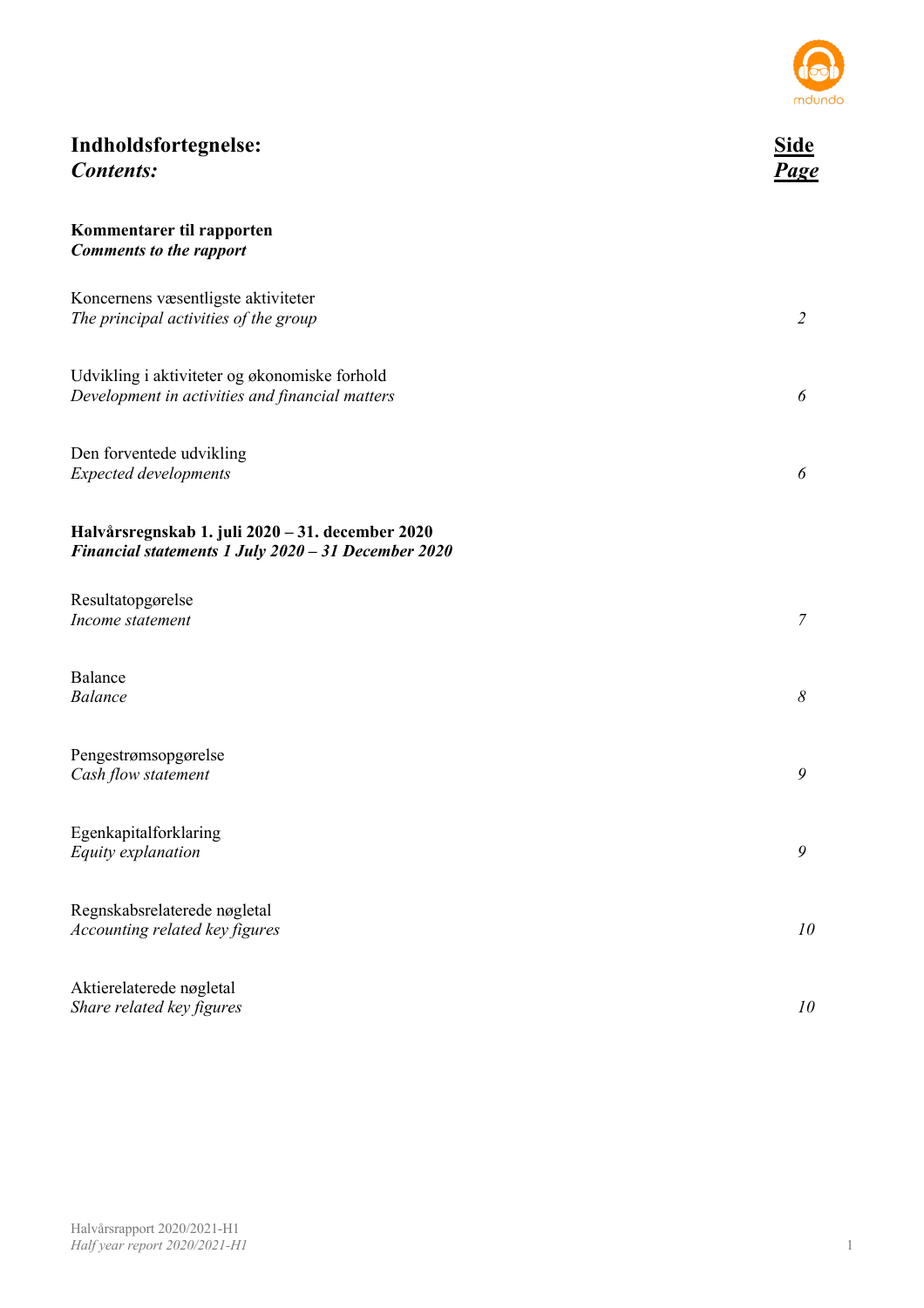

## **Kommentarer til rapporten**

### **Koncernens væsentligste aktiviteter**

Koncernens og Mdundo.com A/S' hovedaktivitet er at drive og udvikle en online musiktjeneste i lighed med f.eks. Spotify, men udviklet med fokus på det afrikanske marked og de mere end en milliard indbyggere i landene syd for Sahara. I lighed med forholdene i Vesten distribueres musik digitalt, men digitale musiktjenester står først nu til et gennembrud, og Mdundo er en væsentlig faktor i den udvikling.

## **Comments to the report**

#### **The principal activities of the group**

Mdundo.com A/S's main activity is to run and develop an online music service, similar to (for example) Spotify, but with a focus on the African market and the more than one billion people living in Sub-Saharan Africa. Like in the Western world, music is currently primarily distributed digitally however, legal digital music services are yet to break through in the market and Mdundo has a significant part to play in this development.



## **Mdundo: Monthly Active Users**

Ved afslutning af perioden havde koncernen ca. 7 mio. unikke brugere per måned, hvilket var en stigning på 38,8% siden 30/6 2020 og selskabet har tidligere meldt ud til markedet, at antallet af månedlige aktive brugere forventes at stige til 8,5-9,0 mio. i 2021 og yderligere med ca. 100% til niveauet 18 mio. i 2022. Disse forventninger fastholdes.

Mdundos musiktjeneste havde ved afslutning af perioden 1,4 mio. internationale musiknumre samt +260.000 musiknumre (58% vækst fra december 2019) uploadet fra +90.000 afrikanske kunstnere til Mdundo.com.

At the end of the half-year period, the Company had seven million unique monthly active users, representing an increase of 38.8% since 30/6 2020. The company has already announced that the monthly active users (MAU) are expected to grow by 70-80% to eight and a half to nine million MAU from June 2020 to June 2021 with an additional growth of around 100% towards 2022, reaching 18m MAU.

At the end of the half-year period, Mdundo's music service had 1.4m international songs as well as over 262k tracks (up 58% from December 2019) directly uploaded by +90,000 African musicians onto Mdundo.com.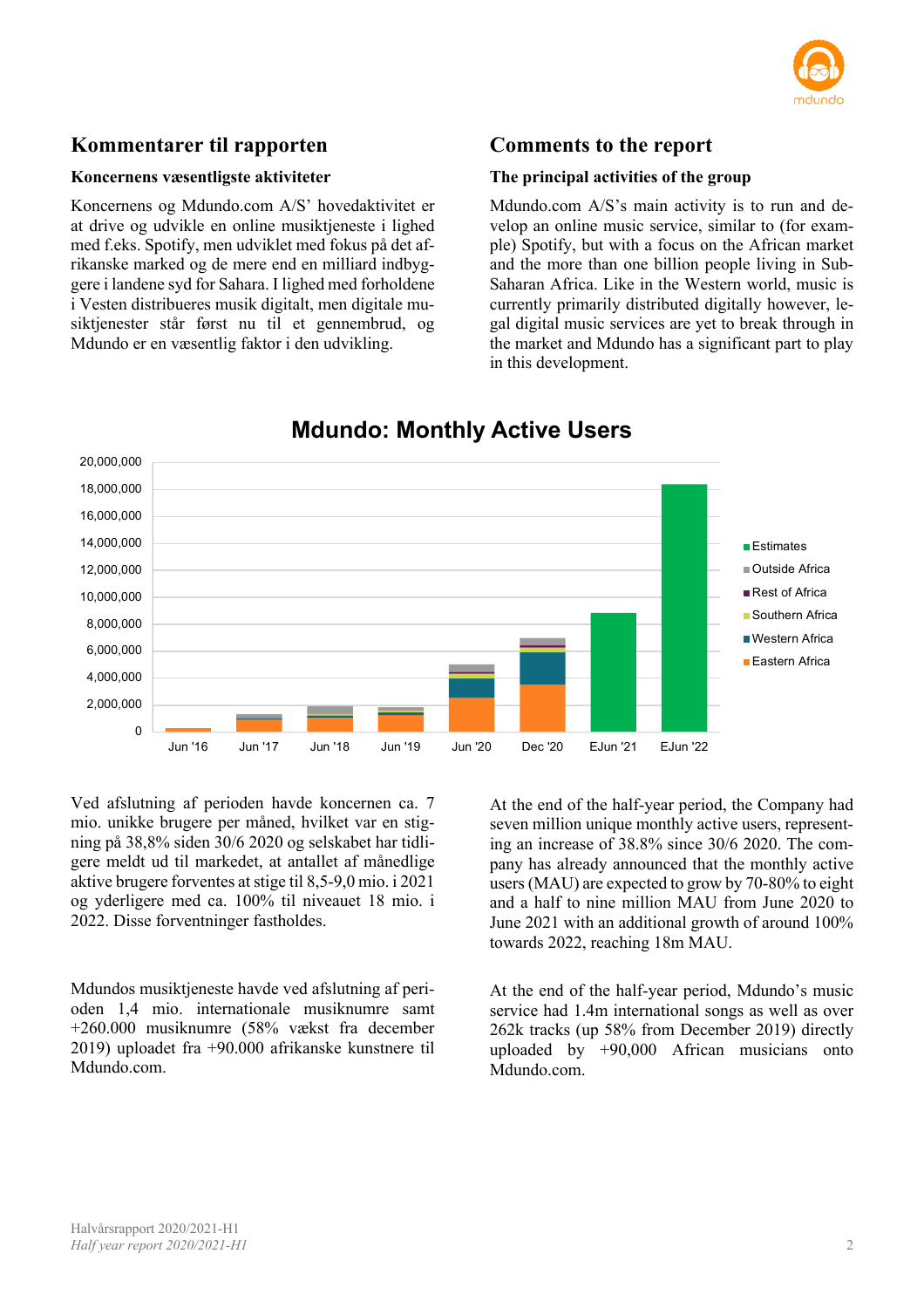

Vestafrika med Nigeria og Ghana i front var den hurtigst voksende region med 197% vækst i antal sange i forhold til december 2019 og 217% vækst i antal kunstnere. Det sydlige Afrika have en vækstrate på 99%, Østafrika 51% og Centralafrika 47% i antal uploadede sange.

Western Africa, with Nigeria and Ghana in front, was the fastest growing region with a 197% growth in songs compared to December last year and a 217% growth in active artists. Southern Africa saw a growth rate of 99%, Eastern Africa 51% and Middle Africa 47% in songs uploaded to the platform.



## **Music Tracks Uploaded To Mdundo**

Mdundo tilbyder brugerne to koncepter: Freemium (gratistjeneste), der er reklamefinansieret, og Premium, der er abonnementsbaseret. Mdundo fokuserer p.t. primært på gratistjenesten, og Mdundos primære indtjeningskilde er derfor reklamer. Reklamerne består dels af bannerreklamer og dels af reklamer, som er indbyggede i musiknumrene. Således vil f.eks. et musiknummer, der er downloadet fra Mdundo, havde en 5-10 sekunders reklame, som afspilles inden nummeret. Indtægterne fra reklamesalg er fra 1h 2019/20 til 1h 2020/21 øget med 50% fra DKK 863t til DKK 1,3 mio.

Mdundo is offering users two tiers: Freemium (free service), which is ad-supported, and Premium, which is subscription-based. Mdundo is currently focusing on the free service and Mdundo's primary source of revenue is therefore advertisement. Advertisement consists of display banners and audio advertisements embedded into the music tracks. In practice, a track downloaded from Mdundo has a 5-10 second advertisement playing before the actual track. The revenue generated from advertisement has increased by 50% from DKK 863k to DKK 1.3m in comparison to the same period last financial year.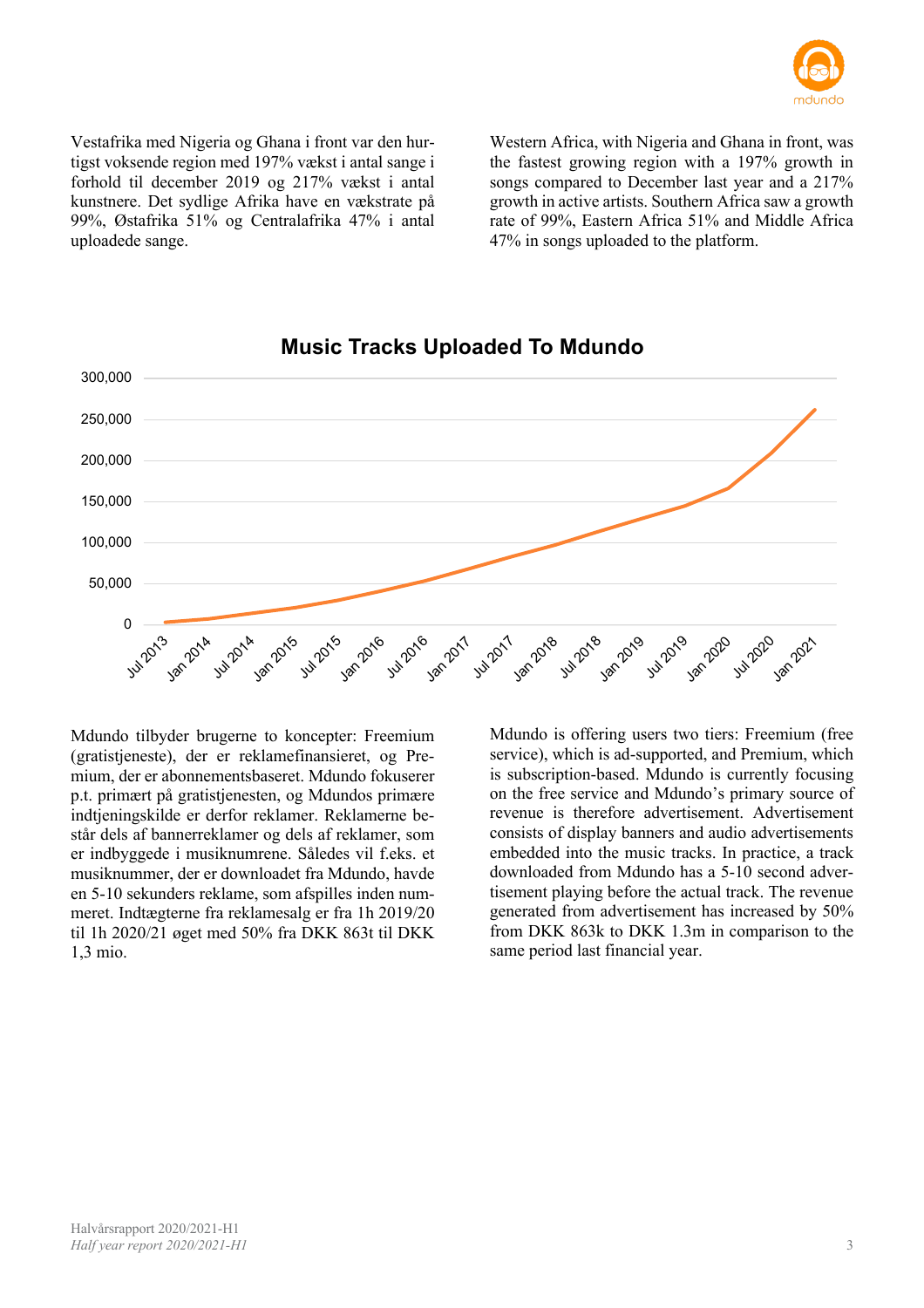



## **Revenue (DKK), Historic Performance**

Med udgangspunkt i en stærk brugerbase, contentoffering og stigende indtægtsmuligheder anmodede Mdundo.com A/S d. 17. august 2020 om optagelse til handel på Nasdaq First North Growth Market Denmark og efter et succesfuldt udbud af nye aktier – som var overtegnet med 111% - blev Mdundo.com A/S optaget til handel på Nasdaq First North Growth Market med første handelsdag d. 4. september 2020 efter udstedelse af 4 mio. nye aktier, hvilket gav selskabet DKK 40 mio. i brutto-provenu. Som forberedelse til optagelsesprocessen overtog Mdundo.com A/S (stiftet d. 10. april 2020) alle aktierne i Mdundo Limited. (Selskabets operationelle datterselskab i Kenya) samt alle øvrige aktiver i Mdundo.com Limited (koncernens tidligere moderselskab) pr. 29. april 2020.

Som et resultat af omstruktureringen findes der ikke finansielle resultater for Mdundo.com A/S for 1. halvår 2019/20 (selskabet eksisterede ikke), hvorfor regnskabsopstillingen i denne halvårsrapport ikke indeholder sammenligningstal fra året før.

On the foundation of a strong user base, content offering and increasing revenue potential, Mdundo applied for admission to trading on Nasdaq First North Growth Market Denmark and after a successful subscription period – oversubscribed by 111% -Mdundo.com A/S was listed on Nasdaq First North Market, with 4th September 2020 as the first day of trading. The company issued 4m new shares providing the company with DKK 40m in gross proceeds. In preparation for the listing Mdundo.com A/S (incorporated 10th April 2020) overtook all shares in Mdundo Limited (the company's subsidiary in Kenya) as well as all other assets in Mdundo.com Limited. (the group's prior holding company) as of 29th April 2020.

As a result of this restructuring there are no financial results for the same period last year as Mdundo.com A/S was not incorporated.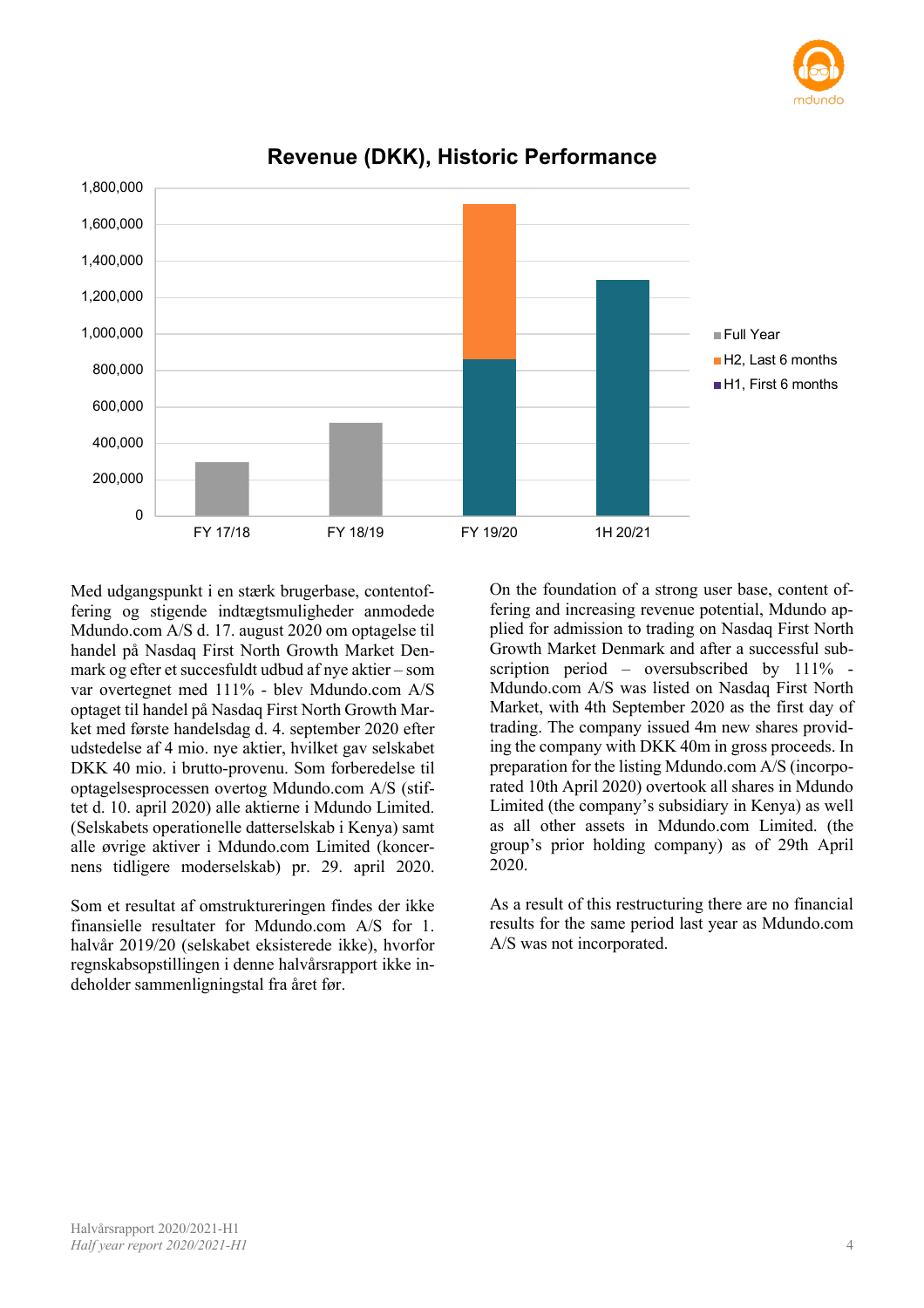

Nedenstående findes dog en sammenligning af Mdundo.com A/S' 1. halvår 2020/21 med proforma tal for Mdundo Limited og Mdundo.com Limited konsolideret (Selskaberne drev før restruktureringen tilsvarende aktiviteter):

The financials presented in this report is therefore not compared with last year's figures, but the figures can be compared to the proforma revenue and EBITDA for Mdundo Limited and Mdundo.com Limited consolidated for the same period last year.

| <b>DKK</b>    | <b>Consolidated Mdundo.Com Ltd</b><br>(Seychelles) & Mdundo Ltd (Kenya)<br>$(1/7 - 31/122019)$ | Mdundo.Com A/S Consolidated<br>$(1/7 - 31/122020)$ |
|---------------|------------------------------------------------------------------------------------------------|----------------------------------------------------|
| Revenue       | 863 t.kr.                                                                                      | 1.295 t.kr.                                        |
| <b>EBITDA</b> | -837 t.kr.                                                                                     | -2.974 t.kr.                                       |

I det første halvår er Mdundos team vokset fra 12 fuldtidsmedarbejdere og 11 fuldtidskonsulenter uden for Kenya til 16 fuldtidsmedarbejdere og 17 fuldtidskonsulenter. Den hurtigst voksende afdeling var reklamesalgsteamet, som fik syv nye kollegaer i november 2020, hvoraf seks er baseret i nye kommercielle fokusmarkeder – Tanzania, Nigeria og Ghana. Derudover er ledelsen i perioden styrket med Head of Telco Partnerships, Patrick Sambao, Head of Ad-Sales, Rachel Karanu og Head of Growth, Michael Okeje.

Version 11 af Mdundos Android app blev lanceret i oktober med fokus på at øge hastigheden samt appens "home screen". Det har resulteret i en 15% stigning i Google Play Store ranking til sammenligning med sidste regnskabsår. Produktfokus har derudover primært været på mobile-web brugeroplevelsen, hvor produkthastighed er en hoved KPI: Pageload hastighed er i perioden reduceret med 19,7%, til sammenligning med sidste regnskabsår.

Mdundo har i løbet af perioden lanceret et partnerskab med Vodacom Tanzania, annonceret den 4. januar 2021 med 5.000 betalende beta-abonnenter.

During first half of the financial year Mdundo's team grew from 12 full-time employees and 11 full-time consultants located outside Kenya to a total of 16 fulltime employees and 17 full-time consultants. The fastest growing department was the advertisement sales team that grew by 7 people in November 2020, 6 of which are located in new commercial markets – Tanzania, Nigeria and Ghana. In addition, a number of key managers joined the team including Head of Telco Partnerships, Patrick Sambao, Head of Ad-Sales, Rachel Karanu and Head of Growth, Michael Okeje.

Version 11 of Mdundo's Android App was launched in October with a focus on improving the speed and the home screen, as a result, the Google Play Store ranking increased by 15% in comparison to the average for last financial year in June 2020. The primary goal from a product development focus has been a mobile-web user experience where product speed is a key performance indicator, as a result, page loading speed was reduced during the period by 19.7% in comparison to the average for last financial year.

Mdundo has, within the period, started a partnership with Vodacom Tanzania announced on the 4th January 2021 attracting 5,000 paying beta-subscribers.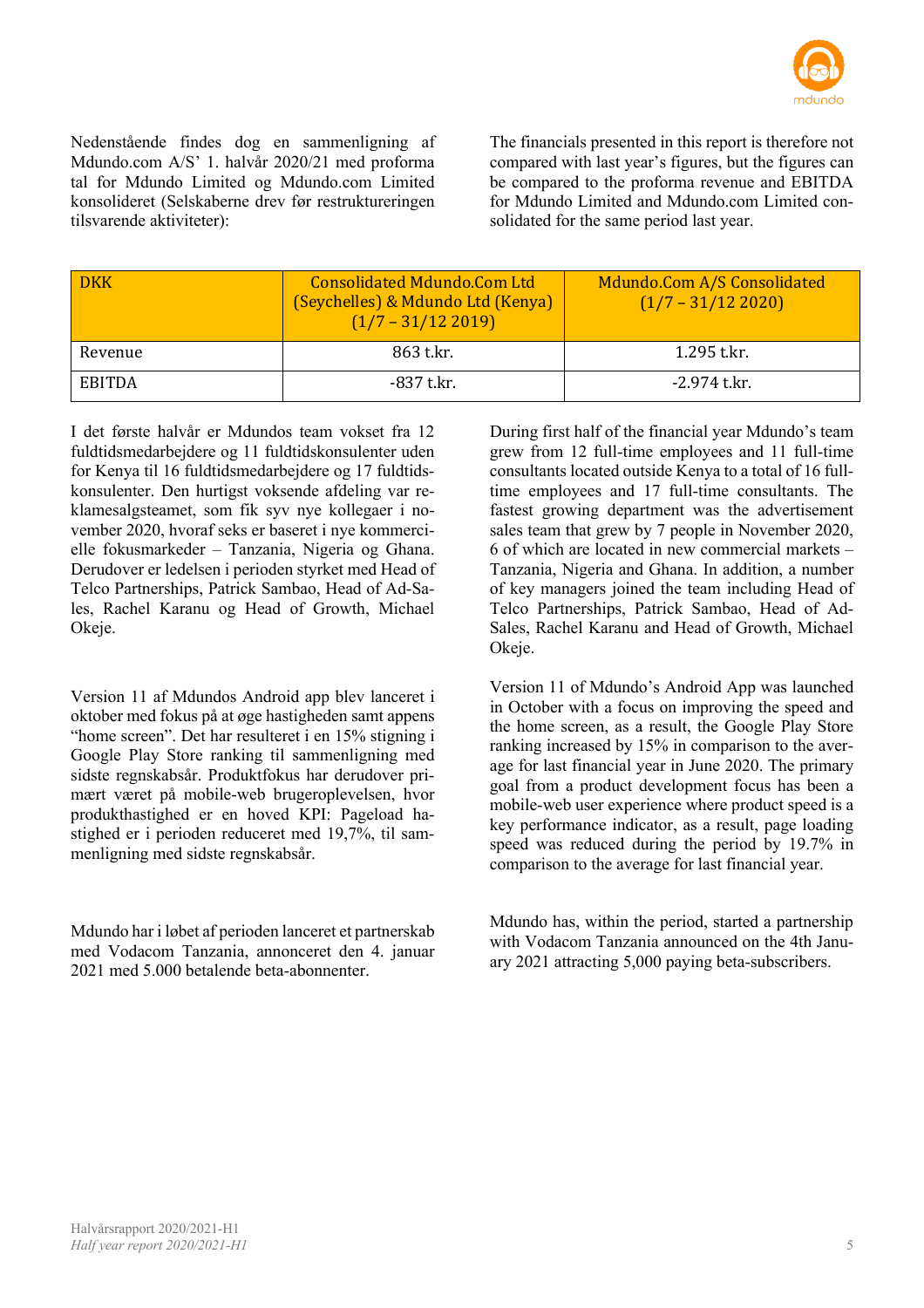

Aftalen med Vodacom forventes at blive underskrevet og produktet lanceret i starten af 2021. Selskabet har fortsat sit samarbejde med web-browseren Opera om en fælles musikkanal. Mdundo leverer musikken til musikkanalen, mens Opera leverer trafik igennem deres browser. Mdundo har ligeledes fortsat sit samarbejde med det engelske Anti-Piracy firma Audio-Lock, som fjerner sider med ulovlig adgang til musik fra Mdundos katalog fra Google Search. Audiolock har fjernet mere end 2 mio. links, en stigning fra 1 mio. i slutningen af sidste regnskabsår.

På salgssiden har reklamesalgsteamet lanceret selskabets reklameprodukter i Tanzania, Nigeria og Ghana i slutningen af november 2020 ved at afholde webinars i hvert land med temaet "The Future of Audience Engagement". Over 900 potentielle kunder deltog i webinarene. I halvårsperioden har salgsteamet lukket 27 ordrer, en stigning fra 20 ordrer i samme periode sidste år. Heraf er seks ordrer fra de nye kommercielle markeder lanceret i november 2020, mens resten er fra Kenya. Flere ordrer er fra globale og panafrikanske brands inklusiv Coca-Cola, Standard Chartered bank, Diageo og 9mobile.

#### **Udvikling i aktiviteter og økonomiske forhold**

Periodens nettoomsætning udgør DKK 1,3 mio. Det ordinære resultat efter skat udgør DKK -3,0 mio. Ledelsen anser resultatet for tilfredsstillende og i tråd med Selskabets vækststrategi og mission om inden for få år at være den primære panafrikanske musiktjeneste og have 18 mio. unikke månedlige brugere medio 2022.

#### **Den forventede udvikling**

Koncernen forventer en stigning i omsætningen på 135% fra 2019/20 til 2020/21 (DKK 4,1 mio.), mens EBITDA forventes i niveauet DKK -13,1 mio. i 2020/21, som følge af en aggressiv investering i brugervækst og geografisk ekspansion, samt produktudvikling.

The agreement with Vodacom is expected to be signed and product fully launched in the beginning of 2021. The company has continued its collaboration with the web browser Opera, offering a music channel within Opera to which Mdundo delivers the music and Opera delivers the traffic, and its partnership with the British anti-piracy company AudioLock removing pages with illegal access to music within Mdundo's catalogue from Google Search. More than 2m total links have been removed from Google Search up from 1m at the end of last financial year.

The direct advertisement sales team in Mdundo launched its direct advertisement products across Tanzania, Nigeria and Ghana in the end of November 2020 by hosting local webinars with the theme "The Future of Audience Engagement". The webinars were attended by +900 potential advertisers from across the markets. From the 1st June 2020 to 31st December 2020 the sales team generated a total of 27 direct orders up from 20 orders placed in the same period last year. Hereof 6 of the orders were from the new commercial markets launched in November 2020, the remaining were from Kenya. Several major brands advertised on Mdundo within the period including Coca-Cola, Standard Chartered Bank, Diageo and 9mobile.

#### **Development in activities and financial matters**

The revenue for the period totals DKK 1.3m. Loss from ordinary activities after tax totals DKK -3m. Management considers the loss for the period satisfactory and in line with the growth strategy and mission of the company to become the primary pan-African music service with 18m unique monthly users by 2022.

#### **Expected developments**

Mdundo expects growth in revenue of 135% from 2019/20 to 2020/21 (DKK 4.1m) and an EBITDA around DKK -13.1m in 2020/21 due to an aggressive investment in user-growth and geographical expansion, as well as investments in product development.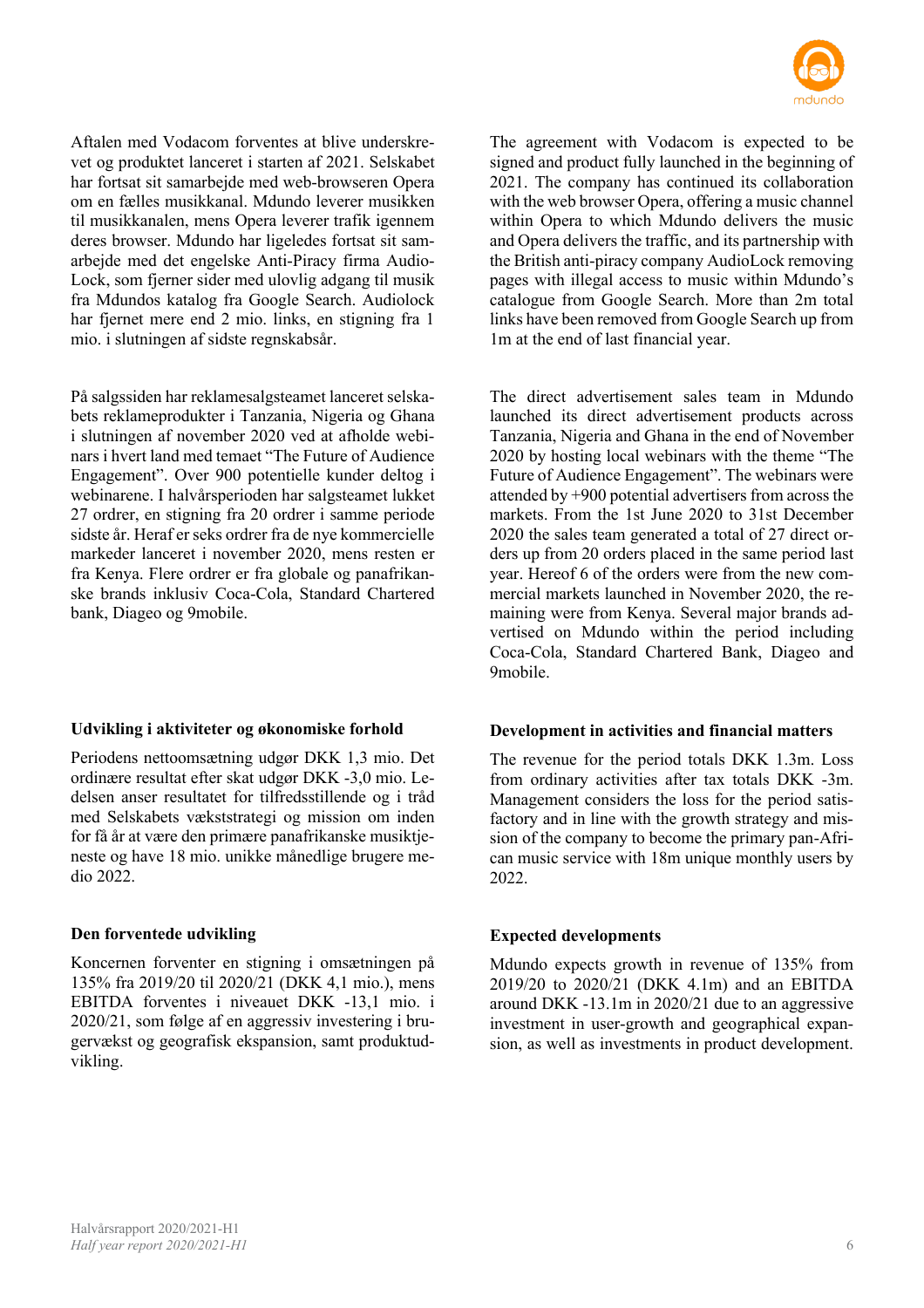

## **Halvårsregnskab 1. juli 2020 – 31. december 2020** *Financial statements 1 July 2020 – 31 December 2020*

| Resultatopgørelse<br><b>Income statement</b>                                                         | Moderselskab     | Koncern          |
|------------------------------------------------------------------------------------------------------|------------------|------------------|
|                                                                                                      | Parent           | Group            |
| <b>DKK</b>                                                                                           | 01.07.2020       | 01.07.2020       |
|                                                                                                      | $-31.12.2020$    | $-31.12.2020$    |
| Nettoomsætning                                                                                       |                  |                  |
| Revenue                                                                                              | 928.154          | 1.295.317        |
| Direkte omkostninger<br>Direct costs                                                                 | $-617.556$       | $-739.176$       |
| Andre eksterne omkostninger                                                                          |                  |                  |
| Other external costs                                                                                 | $-1.422.608$     | $-1.994.151$     |
| <b>Bruttoresultat</b><br><b>Gross profit</b>                                                         |                  |                  |
|                                                                                                      | $-1.112.010$     | $-1.438.010$     |
| Personaleomkostninger<br>Staff costs                                                                 | $\boldsymbol{0}$ | $-320.402$       |
| Af- og nedskrivninger af immaterielle<br>anlægsaktiver                                               |                  |                  |
| Depreciation, amortisation, and impairment                                                           | $-995.612$       | $-1.105.659$     |
| <b>Driftsresultat</b>                                                                                |                  |                  |
| <b>Operating profit</b>                                                                              | $-2.107.622$     | $-2.864.071$     |
| Indtægt af kapitalandel i tilknyttet virksomhed<br>Income from equity investment in group enterprise | $-755.104$       | $\boldsymbol{0}$ |
| Andre finansielle indtægter<br>Other financial income                                                | 773              | 2.118            |
| Andre finansielle omkostninger                                                                       |                  |                  |
| Other financial costs                                                                                | $-112.246$       | $-112.246$       |
| <b>Resultat før skat</b><br>Pre-tax net profit or loss                                               | $-2.974.199$     | $-2.974.199$     |
| Skat af periodens resultat<br>Tax on ordinary results                                                |                  |                  |
| <b>Periodens resultat</b>                                                                            | $\boldsymbol{0}$ | $\mathbf{0}$     |
| Net profit or loss for the period                                                                    | $-2.974.199$     | $-2.974.199$     |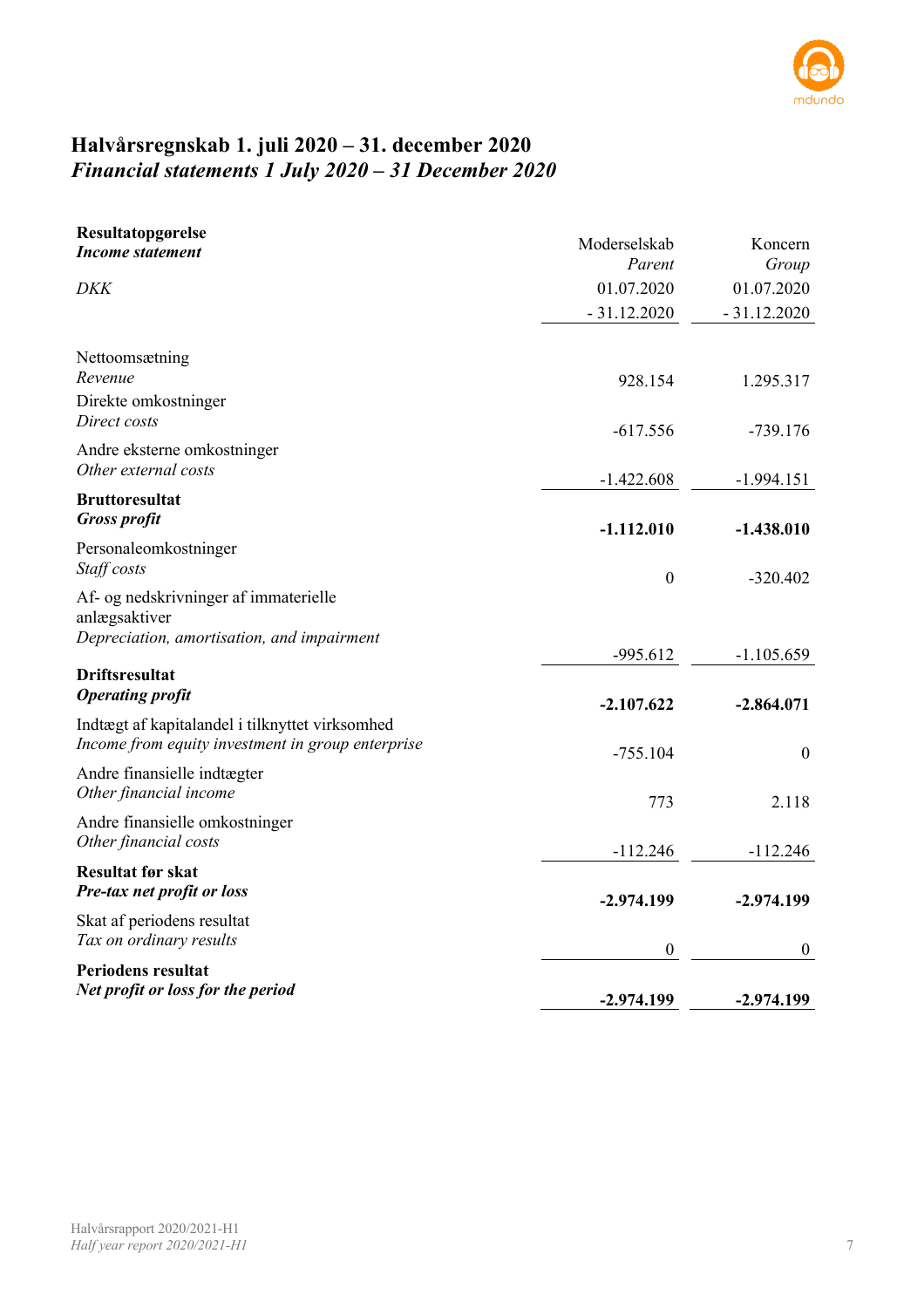

| <b>Balance</b><br><b>Balance</b>                                                                                       | Moderselskab<br>Parent | Moderselskab<br>Parent | Koncern<br>Group | Koncern<br>Group |
|------------------------------------------------------------------------------------------------------------------------|------------------------|------------------------|------------------|------------------|
| <b>DKK</b>                                                                                                             | 31.12.2020             | 30.06.2020             | 31.12.2020       | 30.06.2020       |
| Immaterielle anlægsaktiver<br>Intangible assets                                                                        | 18.762.145             | 19.506.696             | 19.716.907       | 20.569.545       |
| Materielle anlægsaktiver<br>Tangible assets                                                                            | $\boldsymbol{0}$       | $\boldsymbol{0}$       | 19.172           | 17.820           |
| Finansielle anlægsaktiver<br>Investments                                                                               | 1.345.012              | 1.455.278              | $\boldsymbol{0}$ | $\boldsymbol{0}$ |
| Anlægsaktiver i alt<br><b>Total non-current assets</b>                                                                 | 20.107.157             | 20.961.974             | 19.736.079       | 20.587.365       |
| Tilgodehavender<br>Total receivables                                                                                   | 1.831.906              | 167.363                | 1.714.057        | 947.624          |
| Likvide beholdninger<br>Cash on hand and demand deposits                                                               | 34.199.514             | 889.661                | 34.835.582       | 1.583.953        |
| Omsætningsaktiver i alt<br><b>Total current assets</b>                                                                 | 36.031.420             | 1.057.024              | 36.549.639       | 2.531.577        |
| Aktiver i alt<br><b>Total</b> assets                                                                                   | 56.138.577             | 22.018.998             | 56.285.718       | 23.118.942       |
| Egenkapital<br><b>Equity</b>                                                                                           | 54.071.087             | 21.172.890             | 54.071.087       | 21.172.890       |
| Langfristede gældsforpligtelser<br>Long term liabilities other than provisi-<br>ons<br>Kortfristede gældsforpligtelser | $\mathbf{0}$           | $\boldsymbol{0}$       | $\boldsymbol{0}$ | $\boldsymbol{0}$ |
| Short term liabilities other than provisi-<br>ons                                                                      | 2.067.490              | 846.108                | 2.214.631        | 1.946.052        |
| Gældsforpligtelser i alt<br><b>Total liabilities other than provisions</b>                                             | 2.067.490              | 846.108                | 2.214.631        | 1.946.052        |
| Passiver i alt<br><b>Total equity and liabilities</b>                                                                  | 56.138.577             | 22.018.998             | 56.285.718       | 23.118.942       |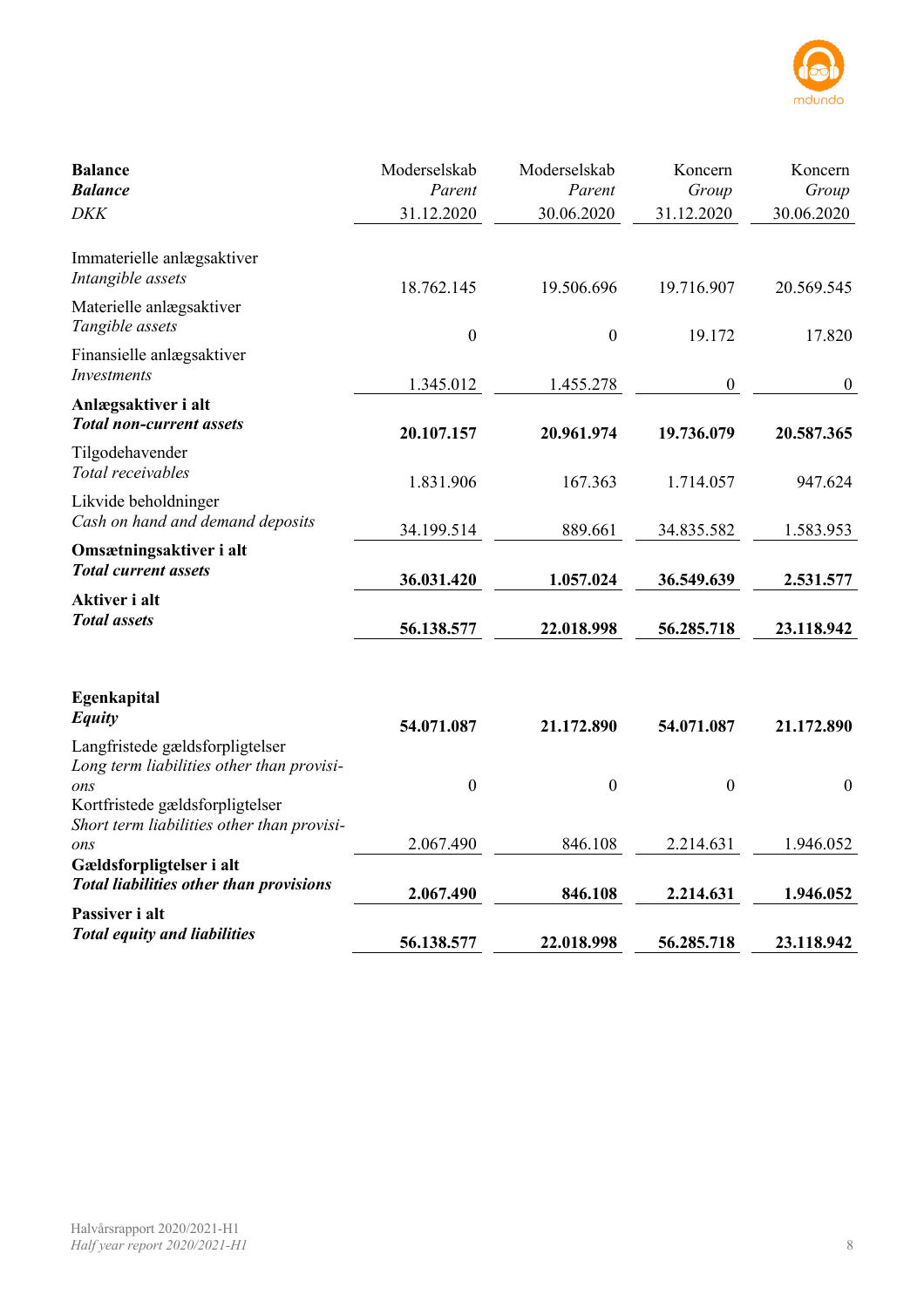

| Pengestrømsopgørelse<br><b>Cash flow statement</b>                                            | Koncern<br>Group |
|-----------------------------------------------------------------------------------------------|------------------|
| DKK                                                                                           | 01.07.2020       |
|                                                                                               | $-31.12.2020$    |
| Periodens resultat<br>Net profit or loss for the period                                       | $-2.974.199$     |
| Reguleringer<br>Adjustments                                                                   | 1.239.733        |
| Resultat efter reguleringer<br><b>Result after adjustments</b>                                | $-1.734.466$     |
| Pengestrømme fra driftsaktivitet<br>Cash flow from operating activities                       | $-500.936$       |
| Pengestrømme fra investeringsaktiviteten<br>Cash flow from investing activities               | $-256.379$       |
| Pengestrømme fra finansieringsaktiviteten<br>Cash flow from financing activities              | 35.743.410       |
| Nettoændring i likviditet<br>Change in cash and cash equivalents                              | 33.251.628       |
| Driftskredit og likvide beholdninger, primo<br>Cash and cash equivalents, beginning of period | 1.583.953        |
| Driftskredit og likvide beholdninger, ultimo<br>Cash and cash equivalents, end of period      | 34.835.582       |

| Egenkapitalforklaring<br><b>Equity explanation</b>                                    | Moderselskab<br>Parent | Koncern<br>Group |
|---------------------------------------------------------------------------------------|------------------------|------------------|
| DKK                                                                                   | 31.12.2020             | 31.12.2020       |
| Egenkapital primo året<br>Equity 1 July 2020                                          | 21.172.890             | 21.172.890       |
| Kontant kapitaludvidelse<br>Cash capital increase                                     | 40.000.000             | 40.000.000       |
| Periodens resultat<br>Net profit or loss for the period                               | $-2.974.199$           | $-2.974.199$     |
| Direkte omkostninger ved kapitaludvidelse<br>Direct costs related to capital increase | $-4.165.399$           | $-4.165.399$     |
| Valutakursregulering<br>Exchange rate adjustment                                      | 37.795                 | 37.795           |
| Egenkapital pr. 31. december 2020<br><b>Equity 31 December 2020</b>                   | 54.071.087             | 54.071.087       |